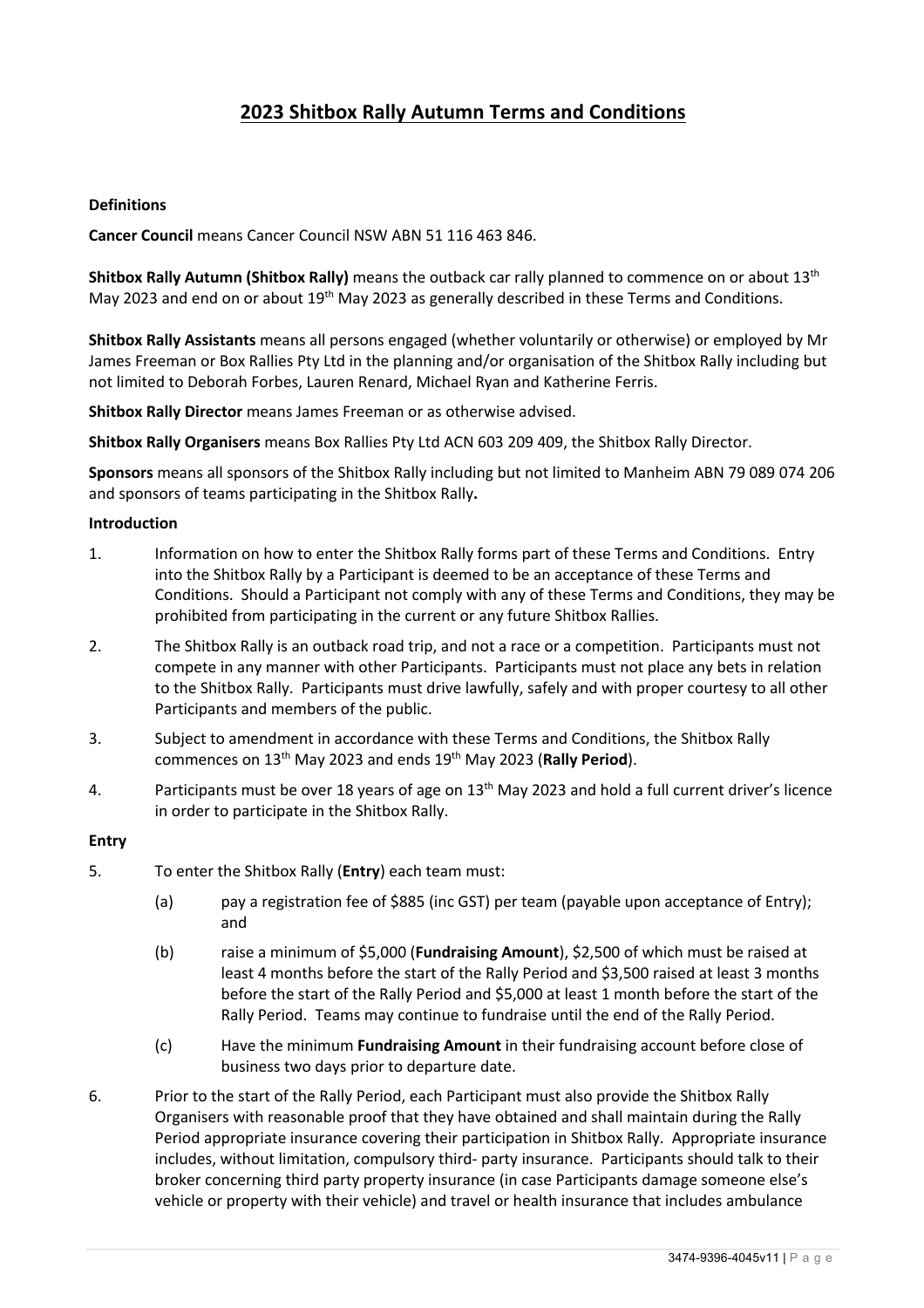cover. The Shitbox Rally Organisers reserve the right to decline to allow any Participant who has not obtained appropriate insurance cover to participate in the Shitbox Rally, in the Shitbox Rally Organisers' absolute discretion, whether before or after Entry by that Participant's team.

- 7. Acceptance of Entries in Shitbox Rally 2023 is at the absolute discretion of the Shitbox Rally Organisers.
- 8. Each team must consist of two people only (each a "**Participant**") per car.
- 9. No refunds of the registration fee or Fundraising Amount or the catering and camping costs will be given under any circumstances (including, without limitation: if at any point after a team or a Participant has entered the Shitbox Rally the team or a Participant is unable to participate for any reason; if after the commencement of Shitbox Rally, the team or a Participant is unable to continue in Shitbox Rally; if the team or a Participant is unable to stay at any of the locations [as organized by the Shitbox Rally Organisers] during the Rally Period, or if a Participant is removed from participation because he or she has not obtained appropriate insurance). Registration fees, all Fundraising Amounts and any catering and camping fees are non-transferrable.
- 10. Each Participant agrees that the Fundraising Amount for their team goes to **Cancer Council** and will be distributed as follows:
	- (a) up to 33% of the initial \$5000 raised will be used to cover organising costs for the Shitbox Rally (including the Fuel Amount). The percentage of the Fundraising Amount for each team which is donated to Cancer Council will increase if the entire Fuel Amount is not claimed.
	- (b) where the Fundraising Amount is greater than \$5,000, at least 72% of the fundraising amount will go to Cancer Council.
- 11. Payment of registration or Fundraising Amounts may be made via credit or debit card, EFT transfer or cheque. Payment details for registration fees and any Fundraising Amounts will be provided to each Participant following acceptance of their Entry.
- 12. Prizes will be awarded to some teams at the end of the Shitbox Rally. The teams which receive prizes will be judged on a number of factors including how hopeless their car is, how much the team has gotten into the Shitbox Rally spirit, and the Fundraising Amount raised by that team. The award of prizes is in the absolute discretion of the judges and their decision is final.

#### **Cars**

- 13. Teams must participate in the Shitbox Rally using the car(s) described when entering the Shitbox Rally. 4 wheel drive (4x4), All wheel drive (AWD) and buses are not permitted. The maximum wheelbase of the car is 3020mm and the maximum Kerb Weight is 1,800kgs.
- 14. Each team may spend up to a maximum of \$1,500 per car purchasing the car and preparing the car for the Shitbox Rally (**Car Budget**). The Car Budget includes any costs in relation to roadworthiness (other than insurance and registration). If a wreck is purchased any costs for modifications and / or improvements are included in the Car Budget. If a team's Participants complete work on the car themselves, associated labour costs are not included in the Car Budget i.e. a Participant cannot pay themselves. Any work on a car which is completed by a mechanic is included in the Car Budget. Costs associated with purchasing safety items deemed as tyres and seatbelts are not included in the Car Budget. If a team exceeds the Car Budget for any car, clause 17 below will apply.
- 15. Teams may use cars which have been donated to them provided that the value of the car and any costs associated with preparing the car for the Shitbox Rally are within the Car Budget. If a team receives parts for their car which have been donated to them, the value of these parts will be included in that team's Car Budget. A group of judges (who know a thing or two about cars) will inspect each car entered in the Shitbox Rally and determine if its value and any costs associated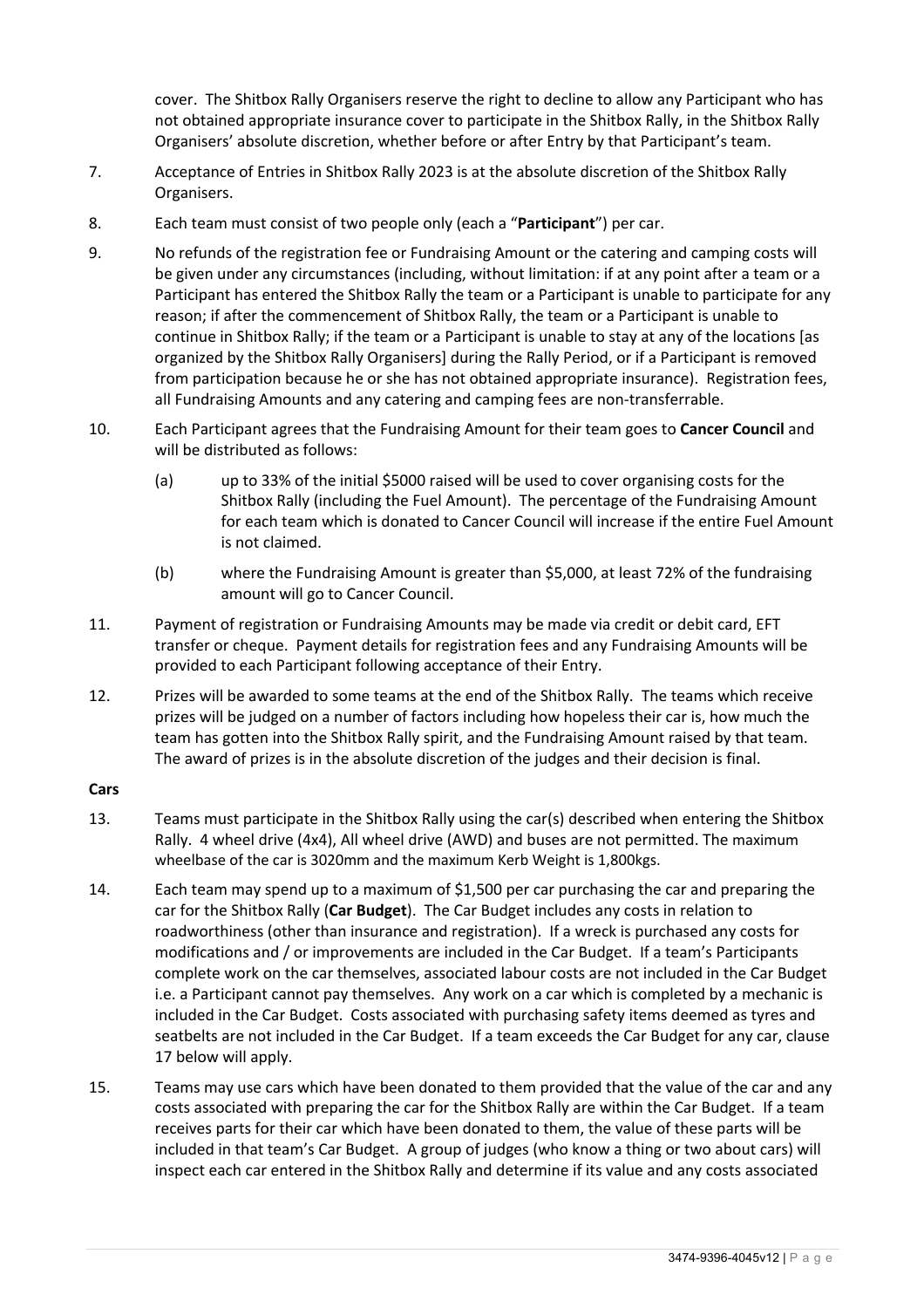with preparing the car for the Shitbox Rally have exceeded the Car Budget. The judges' determination of value and costs is final.

- 16. If a Participant in a team already owns a shitbox and wants to use it in the rally the Participant will need to demonstrate to the Shitbox Rally Organisers that the car's value and any costs associated with preparing the car for the Shitbox Rally have not exceeded the Car Budget. The rules are very simple. \$1,500 value for each car and any associated improvements.
- 17. If a team greatly exceeds the Car Budget as determined in the absolute discretion of the Shitbox Rally Director, (i.e. they cheat), the Shitbox Rally Director will make a very public announcement and a penalty will be applied to the team.
- 18. Each team agrees to have official stickers attached to the bonnet and two front doors of their car(s) during the Rally Period. Teams may not deface, cover-up or otherwise obscure these stickers and shall endeavour to keep them clean and visible at all times. Stickers are nonpermanent and easily removable without damaging vehicle finishes. The Shitbox Rally Organisers will not be responsible for claims for damage to vehicle finishes as a result of the application or removal of such stickers. Apart from the requirements set out in this clause 18, teams may otherwise decorate their vehicles as they wish.
- 19. When a team reaches the Fundraising Amount, and provided that the team has complied with these Terms and Conditions, it qualifies to receive up to \$500 per car for fuel expenses (**Fuel Amount**).
- 20. If a team elects not to claim the Fuel Amount, this amount will remain as part of the overall Fundraising Amount.
- 21. To claim the Fuel Amount, each team must complete a refund form and send this to the Cancer Council. Any claimed refund(s) will be transferred into the team's designated account.
- 22. At the end of the Rally Period, each team must donate the car(s) used in Shitbox Rally to the Shitbox Rally Organisers. All donated cars will form part of an auction to be organized by the Shitbox Rally Organisers and Manheim Pty Ltd ABN 089 074 206. Any proceeds raised from the sale of a team's car(s) will contribute to the overall Fundraising Amount.
- 23. Participants may bid on their team's car(s) or any other cars in the auction referred to in clause 22 above. If a Participant wants to ensure that they are able to buy their team's car back, they agree to pay \$250 per team in cash on the final day of the rally at the morning briefing. Any proceeds raised from the buy back of a team's car(s) will contribute to the overall Fundraising Amount.

#### **Rally**

- 24. Box Rallies does not mandate vaccinations for participants. However, there may be, from time to time, government restrictions in place at some of the various locations to which we travel on the rally. You should also note that Box Rallies does not control public nor private venues proposed as part of the rally. Owners and operators of them may have their own requirements with which rally participants must comply. This includes public health orders which restrict access to locations, particularly for unvaccinated or not fully vaccinated people. If you are unvaccinated and as a result are, by reason of government or public/private venues direction, regulation or requirement, unable to travel through the designated rally route or to the designated rally locations at which the rally stays overnight, you will have no option other than to withdraw from the rally and clause 9 will take effect. Box Rallies accepts no responsibility or liability for same.
- 25. Participants must comply with all applicable laws and regulations of each State and Territory through which they travel during the Shitbox Rally, including without limitation, all speed regulations, laws of the road, laws relating to the safety of cars used and laws relating to the possession or use of alcohol, drugs or other prohibited substances.
- 26. Participants must not during the Rally Period drive under the influence of alcohol or any other intoxicating substance.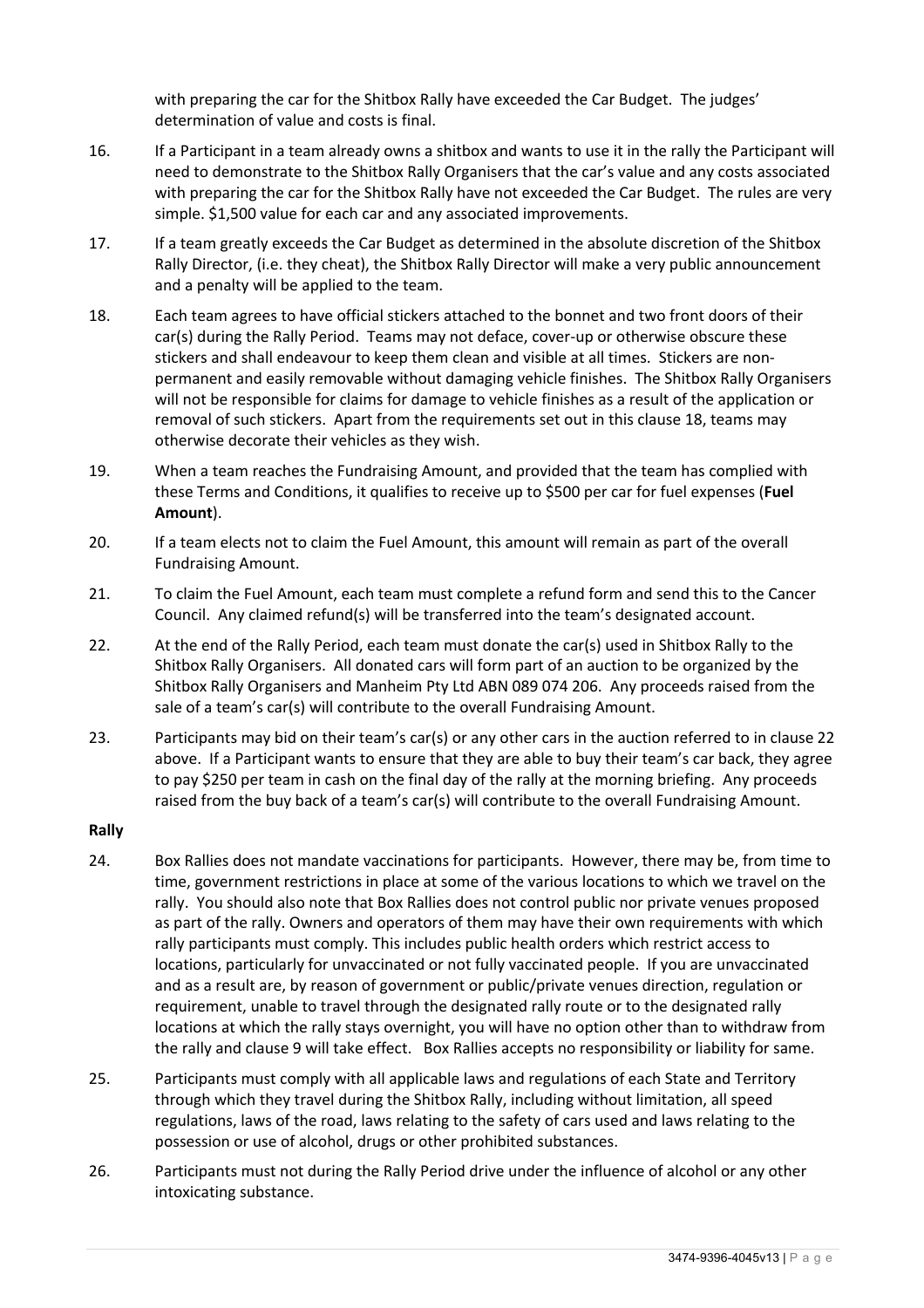- 27. Box Rallies does not tolerate discrimination, bullying, harassment or any other form of unacceptable or unlawful conduct. Each **Participant** must comply with all policies and procedures of Box Rallies relating to appropriate standards of conduct and behaviour.
- 28. Participants must not drive in the Shitbox Rally if their ability to do so safely and properly is in any way compromised by illness, lack of adequate rest, or any other condition.
- 29. The Shitbox Rally Director may vary the route of the Shitbox Rally at any time (which may lead to Participants incurring additional catering costs), if the Shitbox Rally is not capable of running as planned by reason of bad weather or other cause beyond the control of the Shitbox Rally Organisers.
- 30. If a team: pulls out of the Shitbox Rally before or during the Rally Period; is removed from the Shitbox Rally; breaks down and cannot continue; or generally goes AWOL; the Shitbox Rally Organisers will retain the entire Fundraising Amount (see clause 9 above).
- 31. Each Participant is responsible for all costs and expenses associated with participating in the Shitbox Rally including but not limited to costs or expenses associated with accommodation, food, repairs to vehicles used, transport, personal expenses and any fuel expenses above the Fuel Amount. Participants acknowledge that the Shitbox Rally Director will coordinate catering in advance for breakfast, lunch and dinner based on the planned route of the Shitbox Rally, and catering costs (approximately \$80 per team member per day) for breakfast, lunch and dinner, unless otherwise notified in writing by the Shitbox Rally Director) are payable in advance of commencement of the Shitbox Rally.
- 32. Participants are responsible for ensuring that they are present for the commencement of the Shitbox Rally as directed by the Shitbox Rally Organisers. Participants must also ensure that at least one member of their team is present for all daily briefings and any other briefings held during the Rally Period.
- 33. Participants may not bring any animal (including dogs) with them on the Shitbox Rally. Should a Participant bring any animal to the Shitbox Rally, they will lose their place in the Shitbox Rally and clause 17 above will apply, and that Participant will be barred from participating in any future Shitbox Rallies.

#### **Acknowledgement, Release and Indemnity**

- 34. Each Participant acknowledges and agrees that:
	- 1. participation in the Shitbox Rally is potentially dangerous and there are risks and dangers associated with participation in it. These risks and dangers include, but are not limited to: the nature of the vehicles in the rally (being "shitboxes"); traffic accidents; collisions with wildlife, pedestrians, vehicles, other drivers and / or fixed or moving objects; and the negligence of other drivers. Risks may also arise from a number of features of the Shitbox Rally, including the nature of the activities undertaken as part of, or associated with, the Shitbox Rally, the roads travelled upon (which include an unsealed road network), the distances to be driven, the remote locations covered by the Shitbox Rally, and the nature of accommodation. Furthermore, participation in the Shitbox Rally may result in strenuous physical exertion, serious bodily injury, and / or death to Participants or to others;
	- 2. they have considered and accepted the risks and dangers associated with participating in the Shitbox Rally (including, without limitation, those set out above), are participating freely in it, and have not relied on any representation, advice, statement or information of any kind provided by or on behalf of the Shitbox Rally Organisers, the Shitbox Rally Assistants, the Cancer Council or the Sponsors;
	- 3. they are responsible for the vehicle/s they enter in the Shitbox Rally, including any damage to the vehicle or damage caused by the vehicle to any property or person;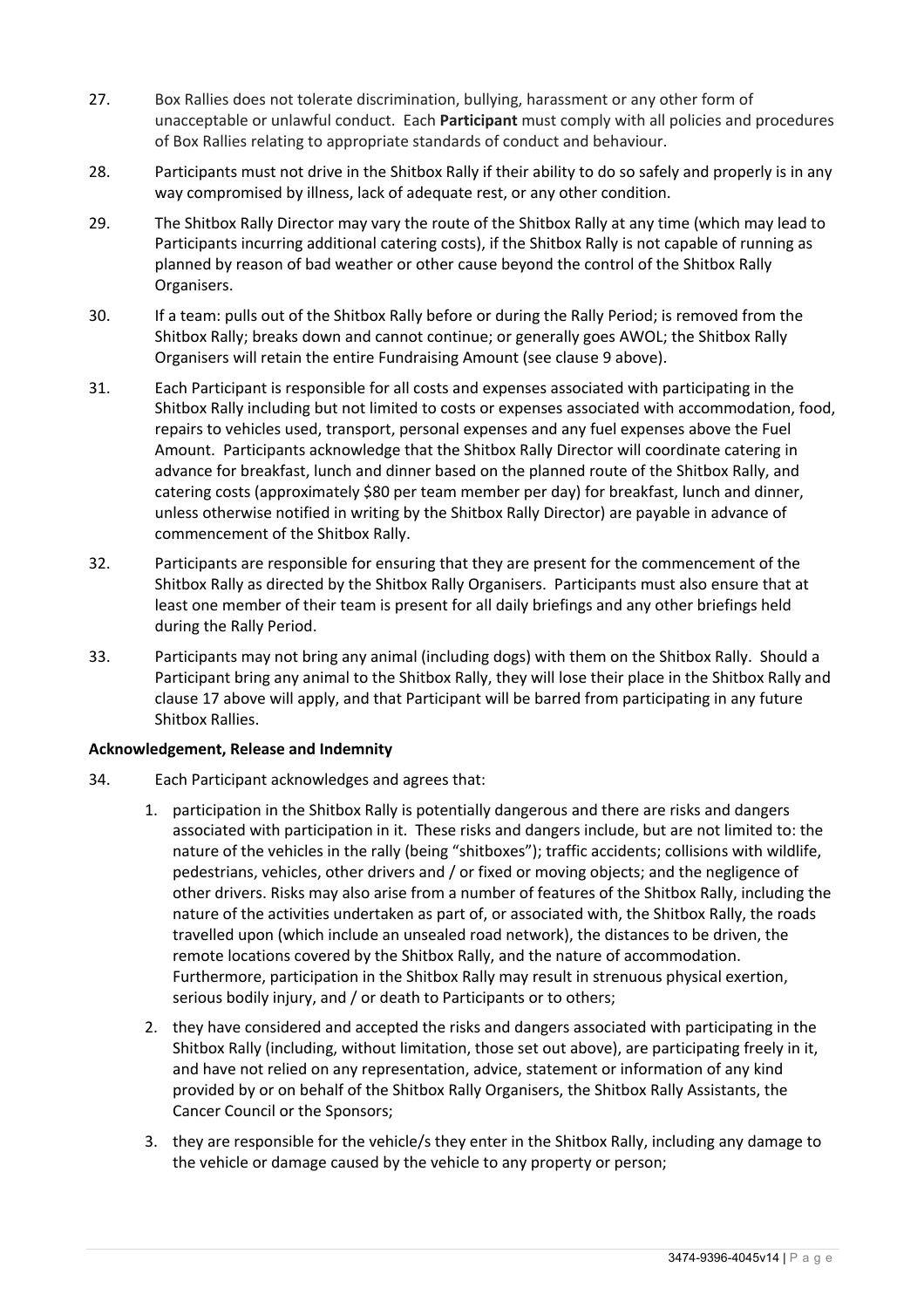- 4. they are responsible for any claims, demands, causes of action, prosecutions or proceedings made or brought against them arising from any acts, events, occurrences or omissions during the Shitbox Rally; and to the fullest extent permitted by law, they release the Shitbox Rally Organisers, the Shitbox Rally Assistants, the Cancer Council and the Sponsors, from any claim (including any right to seek contribution or indemnity), which a Participant may otherwise have in respect of any such claims, demands, causes of action, prosecutions or proceedings.
- 35. To the fullest extent permitted by law, each Participant agrees to indemnify and keep indemnified the Shitbox Rally Organisers, the Shitbox Rally Assistants including but not limited to the following persons Deborah Forbes, Lauren Renard, Katherine Ferris, the Cancer Council and the Sponsors from and against any loss, cost, expense, liability or damage suffered or incurred by any of the Shitbox Rally Organisers, the Shitbox Rally Assistants, the Cancer Council or the Sponsors:
	- 1. in respect of any claim, demand, cause of action, prosecution or proceeding arising directly or indirectly from any act, event, occurrence or omission of that Participant occurring during or in any way in connection with the Shitbox Rally; or
	- 2. as a result of any damage, injury or death to, or caused or contributed to by, the Participant during the Shitbox Rally.
- 36. To the fullest extent permitted by law, none of the Shitbox Rally Organisers, the Shitbox Rally Assistants including but not limited to the following persons Deborah Forbes, Lauren Renard, Katherine Ferris, Michael Ryan, the Cancer Council or the Sponsors will be liable for:
	- 1. any loss or damage whatsoever suffered or incurred by a Participant resulting from or incidental to participation in the Shitbox Rally, whether direct, indirect or consequential, and including (without limitation) loss of income, loss of profits, loss of bargain, and medical, legal, travel, insurance or mechanical costs or expenses, or
	- 2. any personal injury or death suffered or sustained by a Participant participating in the Shitbox Rally

howsoever arising (including but not limited to by reason of any of the Shitbox Rally Organisers', the Shitbox Rally Assistants', the Cancer Council or the Sponsors' negligence, breach of contract, or breach of statutory or other legal duty) except for any liability which cannot be excluded by law (in which case that liability is limited to the minimum allowable by law), and all and each Participant releases the Shitbox Rally Organisers, the Shitbox Rally Assistants, the Cancer Council and the Sponsors from any such liability.

37. Each Participant must sign the separate 2023 Shitbox Rally Deed Poll of Acknowledgement, Release and Indemnity by Participant (which reasonably reflects the acknowledgments, releases and indemnities set out in above paragraphs) and provide it to the Shitbox Rally Director prior to being confirmed into the rally.

## **Miscellaneous**

- 38. The Shitbox Rally Organisers reserve the right to modify these Terms and Conditions in their absolute discretion. The Shitbox Rally Organisers will endeavour to notify Participants of any modified Terms and Conditions as soon as is practicable. Participants shall be deemed to have accepted any modified Terms and Conditions by participating in Shitbox Rally.
- 39. If any act or omission, event or circumstance occurs which is beyond the reasonable control of the Shitbox Rally Organisers (including force majeure or any other unforeseen event such as, but not limited to, flooding, fire, epidemic diseases, earthquake, tsunami, cyclone, aridity, airstrike, war, civil rioting, terrorist attacks or any and all intervention from authorities whatever the nature) and which prevents the Shitbox Rally Organisers from complying with these Terms and Conditions, the Shitbox Rally Organisers will not be liable for any failure to perform or delay in performing their obligations and the Shitbox Rally Organisers reserve the right (subject to any applicable law) to at any time cancel, terminate, modify or suspend Shitbox Rally.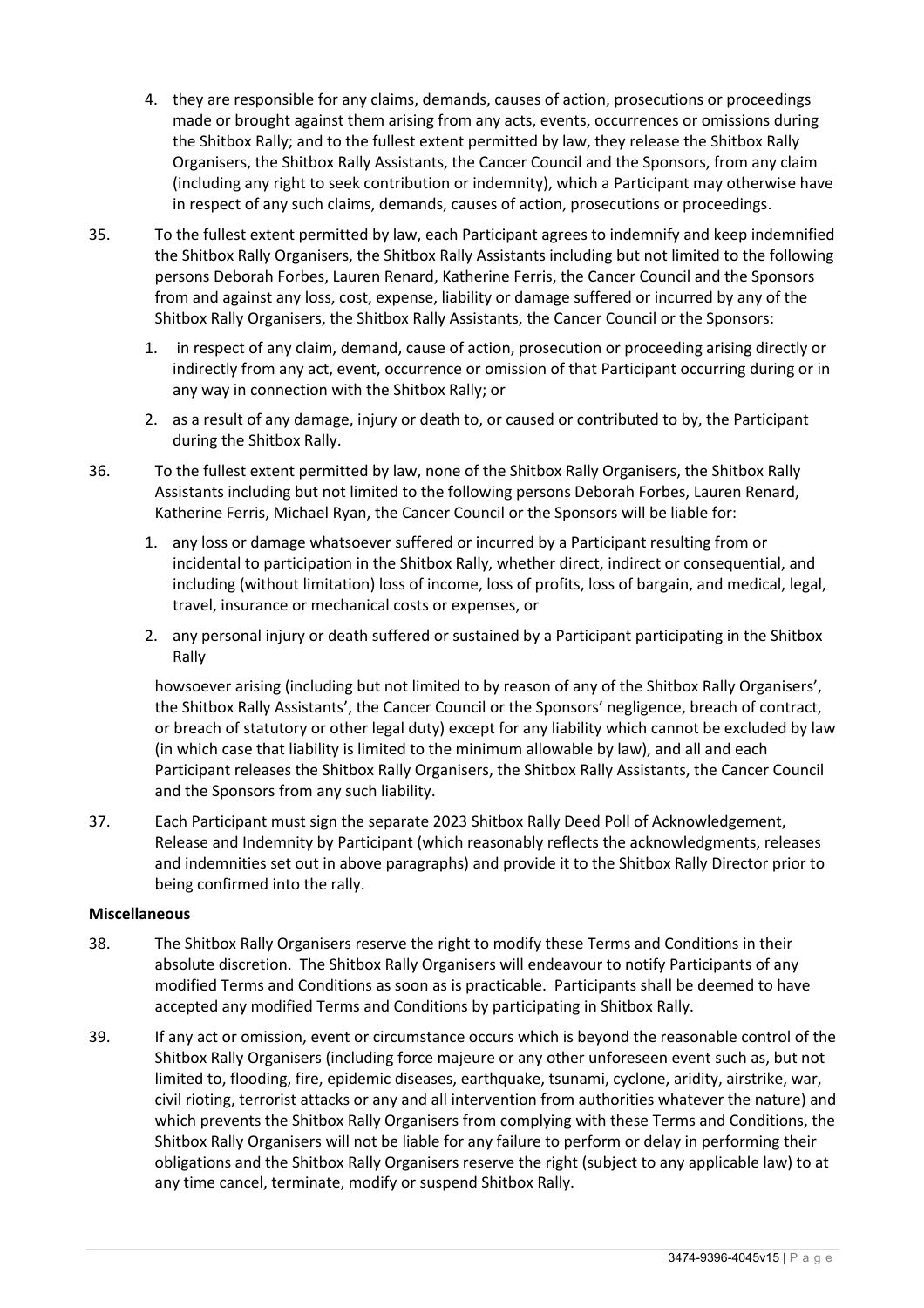- 40. The Event will only be cancelled or have dates changed for safety concerns or otherwise as a result of something beyond the Event Organiser's reasonable control including and without limitation strong winds, heavy rain, flash flooding, epidemic disease, excessive atmospheric pollution, lightning and accidents, Governmental requirements such as Health Directives, risk of terrorist attack or any other Act of God. The Event Organiser at its discretion may refund registration fees or transfer them to a later Rally organised by the Event Organiser. Subject thereto, any payment transaction fees, donations or sponsorship relating to the Event is nonrefundable. Participants acknowledge that they will have no claim against the Event Organiser for any loss or damage suffered by anyone or anything as a result of such cancellation. All registration and any associated transaction fees are not considered a donation to the Cancer Council. Please seek independent advice on your tax arrangements.
- 41. Each Participant authorizes the Shitbox Rally Organisers, the Cancer Council, Social Media /PR team and the Production Crew to:
	- 1. use their name, voice, image, likeness, acts and statements before, during or after Shitbox Rally for advertising, public relations and publicity purposes in any media in perpetuity without compensation;
	- 2. use their name, voice, image, likeness, acts and statements in any photography, sound recordings or video footage created before, during or after Shitbox Rally; and
	- 3. reproduce, sell, copyright, exhibit, broadcast and / or distribute any photography, sound recordings or video footage described in point 41.2 in any media.
- 42. Any photography, sound recordings or video footage created by Participants during the Rally Period may only be used by the Participants for personal purposes. Participants may not reproduce, sell, copyright, exhibit, broadcast and / or distribute any of their own photography, sound recordings or video footage for commercial purposes.
- 43. The Shitbox Rally Organisers require each Participant's personal information in order to conduct Shitbox Rally. If a Participant does not provide the mandatory personal information requested then the Participant will not be able to participate in Shitbox Rally. By participating in Shitbox Rally, each Participant is taken to consent to the Shitbox Rally Organisers using the Participant's personal information to administer Shitbox Rally and disclosing the Participant's personal information to organisations that assist the Shitbox Rally Organisers with administering Shitbox Rally, and to third parties as required by law. The Shitbox Rally Organisers are bound by the National Privacy Principles in the *Privacy Act 1988* (Cth) and by participating in Shitbox Rally, each Participant is taken to consent to the Shitbox Rally Organisers' privacy policy available upon request. By participating in Shitbox Rally, each Participant also consents to the Shitbox Rally Organisers using their personal information for future marketing purposes, unless otherwise advised by the Participant. A Participant may access and correct any personal information held by the Shitbox Rally Organisers, upon request to the Shitbox Rally Organisers.
- 44. For further information in relation to Shitbox Rally, please see the Shitbox Rally website: www.shitboxrally.com.au.
- 45. The Shitbox Rally Director's decisions are final.
- 46. Each Confirmed Participant will be given access to a copy of the Shitbox Rally Manual (the **Rally Manual**), an Itinerary and additional information about the Shitbox Rally. The Manual contains important information about the Shitbox Rally including in relation to fundraising, your shitbox, insurance, registration, what to pack, the Rally layout, on the Road, overnight stopovers, the auction, and post rally procedures.